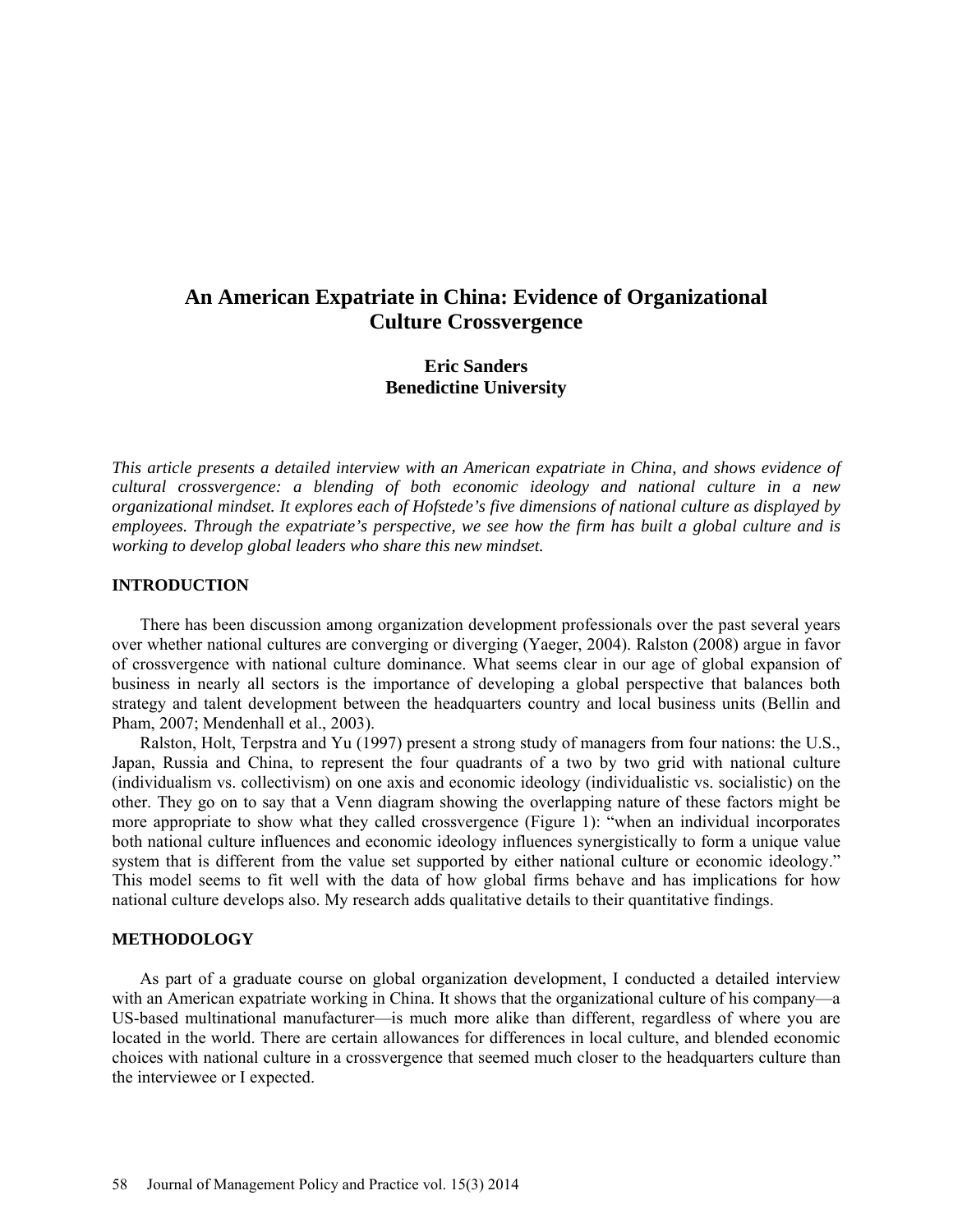**FIGURE 1 CULTURAL CROSSVERGENCE, ADAPTED FROM RALSTON, ET AL. 1997**



In this paper, I will use the definition of culture of Roger Keesing, as quoted by Alfred Jaeger (2001, p. 82). Culture is…

…an individual's theory of what his fellows know, believe, and mean; his theory of the code being followed, the game being played. Thus culture is not an individual characteristic, but rather a set of common theories of behavior or mental programs that are shared by a group of individuals.

The interview is constructed around Hofstede's model of national culture (Hofstede & Hofstede, 2005), in which there are five main dimensions: power distance, individualism (vs. collectivism), masculinity (vs. femininity), uncertainty avoidance, and long-term orientation. He has measured the culture of the US and of China on each of these dimensions as follows (figure 2, taken from Hofstede, 2007):

I will briefly describe my interviewee, and then go through each of the dimensions of culture, as the subject sees them in his work in China. By his perception, the culture of his organization in China is more like the US than China along Hofstede's measures, especially in terms of Power Distance.

### **RESULTS**

# **Background of the Interviewee**

The person I interviewed was an American working as an expatriate in Western China for a large multinational manufacturer, whom I will refer to as "Pat." He was married with children, and the entire family was living in China at the time of the interview. He holds an MBA, worked in Europe for two years and speaks a foreign language fluently, and had been with his employer for about ten years, with good progression in his roles. His role in China had Pat leading the operations of two plants with a total of approximately 1,400 employees. He had about 40 direct reports, including three managers.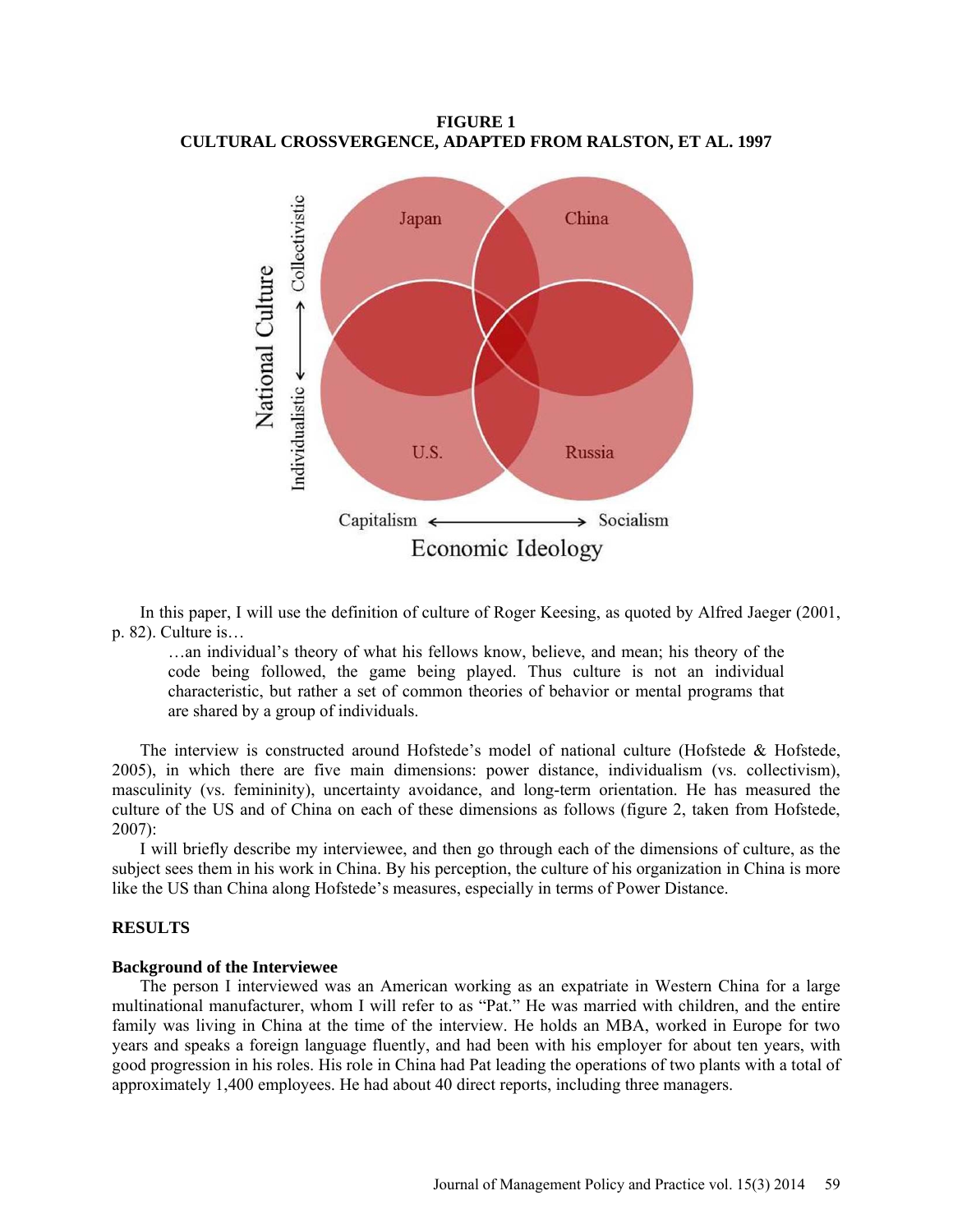



# **Dimensions of National Culture of a Multinational Firm in China**

## *Power Distance*

Power distance refers to "the extent to which the less powerful members of institutions and organizations within a country expect and accept that power is distributed unequally. Institutions are defined as the basic elements of society such as the family and the community, while organizations are where people work (Hofstede & Hofstede, 2005, p. 46).

In terms of organizational structure, Pat said that the employer is a large multinational manufacturer with strong quality control and a relatively standardized product. For those reasons, major decisions regarding production levels and processes are made at corporate headquarters. He went on to say that line layout and allocation of local resources are decided locally, within a certain range of flexibility. This shows relatively high power distance.

However, Pat finds there are fewer layers of management in his operation in China than in the US, so he has greater ability to make decisions there than he had in US operations. Part of this may be due to his promotion to a higher level in the company, but part is due to the structure of the operations in China.

In making decisions regarding his work, Pat gets input from his employees, depending upon the situation. For example, his is responsible to decide personnel levels for his operation, and he does that with limited input from his staff. However, who to hire and who to fire he leaves to his employees, so long as they follow company protocol. He stressed that at all times it is important to the employees and the company that it be clear he is in charge.

Pat socializes with his employees at quarterly team-building company events, the same as is done in the US. These might include dinners, outdoor activities or games. At these events, Pat interacts with employees at all levels. Employees do want to see their bosses outside of the work setting, but he feels that is similar to what he has seen everywhere else, and not unique to Western China.

The plant receives visitors from the US and elsewhere regularly, and frequently it is Pat's job to greet and entertain them. This has included US Ambassadors, officials from the Federal Reserve Bank, Chinese business and political leaders, and senior officers of his own company, including the CEO and Chairman of the Board.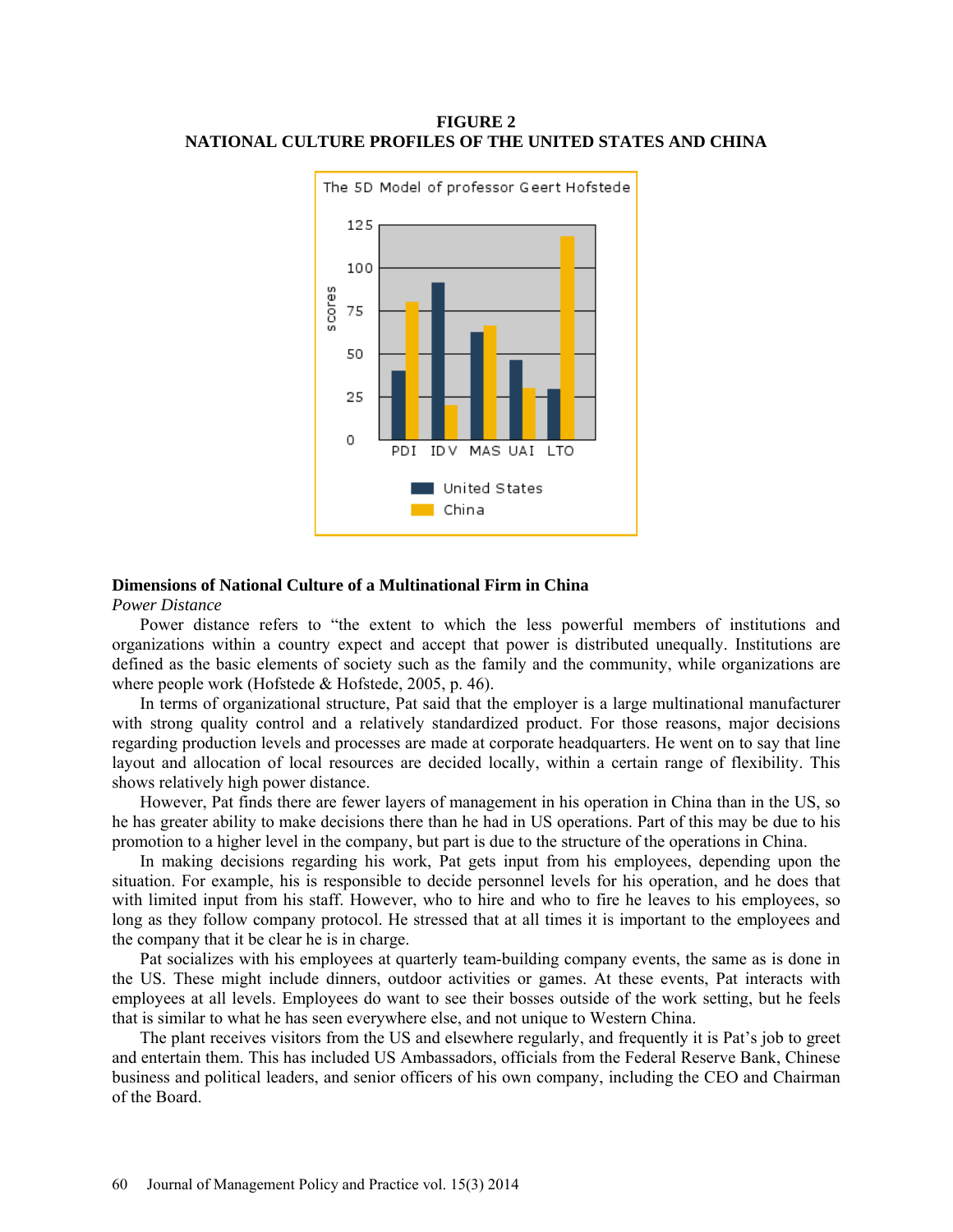One of the questions I asked was: "Are you seen more as a resourceful democrat or as a benevolent autocrat ("good father")?" Pat said: "Hopefully more of the latter, because that is what they are looking for." However, he then said that he tries hard to expose them to multiple leadership styles, but acknowledges their preference. He is more outward in his approach in that respect, so the employees can learn. For example, Pat notes that overseas it is more important to be sensitive to the culture of the entire audience than in the US, where presentations focus only on the decision maker. He explains to them: "This is how someone in the US might view this; this is how someone from Malaysia might view this. How are you preparing your presentation, given who is going to be in the room, and what their decision style is?" He said that his goal is to develop leaders who can work globally, not just locally. If he were just to use his employees' preferred style of leadership, he feels he would be doing them a great disservice.

All of these factors combined tend to show a relatively medium power distance in the firm, much closer to what one would see in the US than what is usually found in China.

#### *Individualism (Collectivism)*

This dimension is defined in terms of contrast. "Individualism pertains to societies in which the ties between individuals are loose: everyone is expected to look after himself or herself and his or her immediate family. Collectivism as its opposite pertains to societies in which people from birth onward are integrated into strong, cohesive in-groups, which throughout people's lifetimes continue to protect them in exchange for unquestioned loyalty" (Hofstede & Hofstede, 2005, p. 76).

I mentioned the departmental social activities above. Pat noted that attendance at these events varies by location. In the US and in coastal cities of China, attendance rates run about 50%. In his location, attendance is nearly 100% every time. There are a few possible reasons for this difference: First, is the local environment. They are in a relatively remote area, so there isn't a lot for young people to do. This makes the work events more popular than they might be otherwise. Second, most of his employees are recent college graduates in their early twenties. They generally like their coworkers, and they take advantage of any chance for a social activity with their friends.

A third reason he modestly alluded to, is that he and his staff conscientiously try to make these great events. His predecessor created a strong team culture in the department, and it has been recognized as such in the company. People from elsewhere have come to analyze his team, to see why they work together so well, so they can emulate that teamwork in their own areas.

A final reason for the high attendance rate is the local culture. The collectivist nature of society can be seen in the attendance itself. When the community (in this case the employer) holds an event, you attend, period. In addition, most of the employees are single and live with their parents, which also says something about the collectivist culture. Pat noted that most of the employees left the events at about 11:00 to 11:30 at night, so they would be home by midnight and their parents wouldn't worry about them. That is behavior one generally would not expect of Americans in their twenties, whether or not they lived at home. It implies high collectivism, and also high power distance (in showing such respect to their parents).

Pat also found that even when the employees do not live with their parents, they try to stay close by. Given the long-standing one-child policy in China, and the historically strong extended families, this is not surprising, but it is different from what Pat found in the US. He works to set up a career path for his employees, which may include opportunities in his plant and elsewhere. He then helps them learn, develop and advance in the company, but that often requires relocation. The key limiting factor he noted was their mobility. Many of the employees prefer to forego advancement, in favor of staying close to their families.

When asked which was more important to the employees, the individual or the group, Pat said that he used to say the group immediately. Cooperation is always stressed over competition. For example, company programs such as contests for his employees, tend to be team-based, and focused on achieving business results (such as more accurate forecasting) rather than on "beating the other team." Also employees' annual evaluations are based in part upon the quality of their team participation and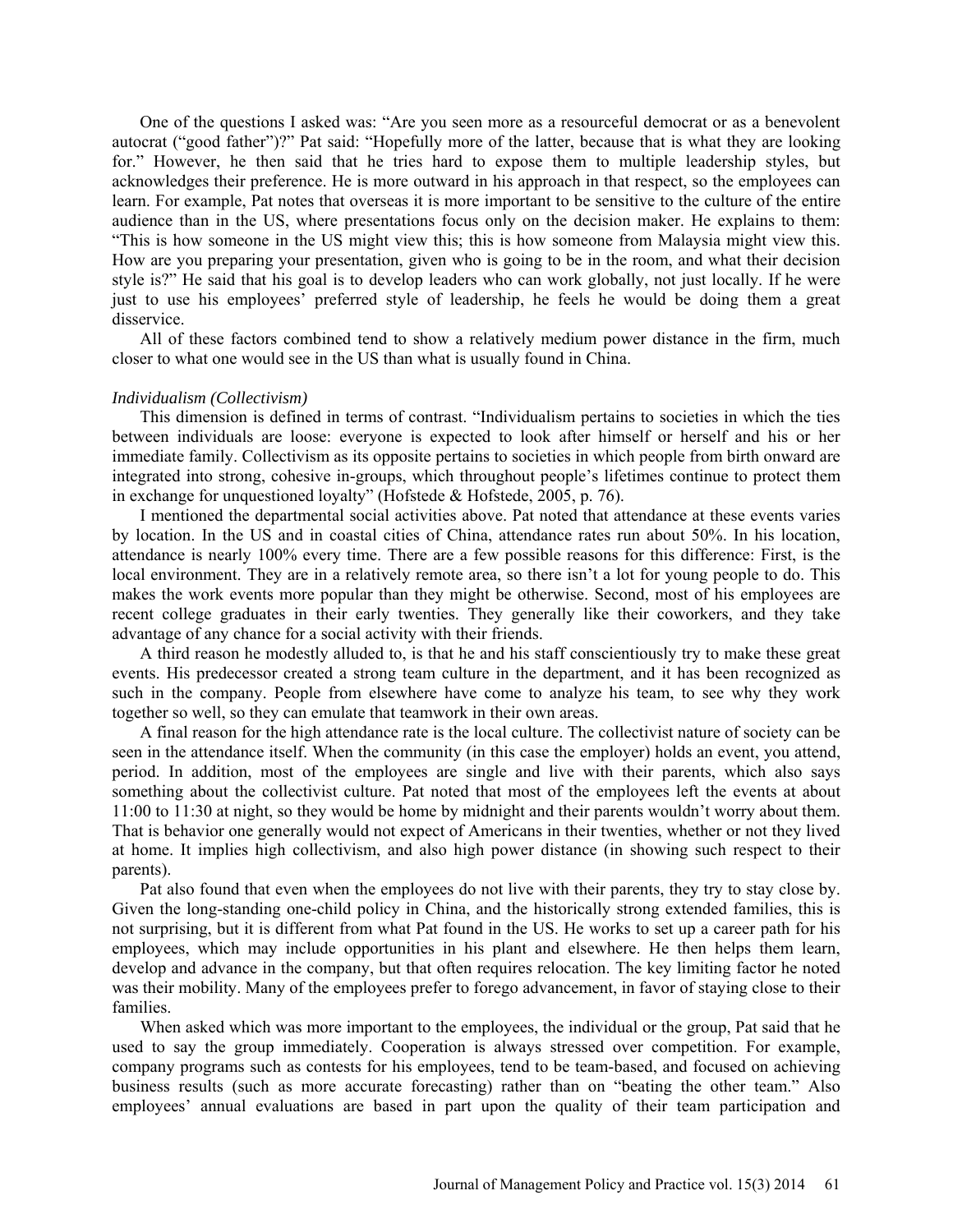cooperation, as well as on team performance. All that considered, after being in China for a while, Pat now sees that even though group accomplishment is most important, the individuals want to see that they are noticed also. This is not necessarily a contradiction, but does show that although the level of collectivism in China is quite high, there is a slightly higher degree of individualism than he initially found.

#### *Masculine (Feminine)*

Again using Hofstede and Hofstede's definition: "A society is called masculine when emotional gender roles are clearly distinct: men are supposed to be assertive, tough, and focused on material success, whereas women are supposed to be more modest, tender, and concerned with the quality of life. A society is called feminine when emotional gender roles overlap: both men and women are supposed to be modest, tender and concerned with the quality of life" (2005, p. 120).

One indicator of masculinity is the preference for money and accomplishment over leisure time. Pat felt that in his area, the employees in general preferred leisure time to money. However, he qualified that by saying that there were many exceptions to that rule. He also noted that for groups of employees with similar age and experience in the US, he would likewise expect a preference for leisure time.

In discussing his own leadership style, as mentioned above, Pat is conscious that he clearly has to be in charge at all times, but he works to include his employees when possible. He gives them the opportunity to make decisions at whatever level they are able. Indeed, he feels his job is to work himself out of a job, by training his employees, so they can replace him, or another at his level in another location.

Another indicator sometimes used for this dimension is the contrast between logic (a more masculine trait) and intuition (a more feminine trait). For example, Pat said that his work in finance requires a reasonable balance of both. He said, the first answer to any question is always, "it depends." You have to consider the circumstances of any choice. When reviewing a decision (whether made by himself or an employee) he said, "It has to feel right and it has to look right. If it doesn't look right, it won't feel right. And if it doesn't feel right, I'm going to go back and look at the numbers." And his employees try to emulate that balance in their work as well.

#### *Uncertainty Avoidance*

Uncertainty Avoidance can "be defined as the extent to which the members of a culture feel threatened by ambiguous or unknown situations" (Hofstede & Hofstede, 2005, p. 167).

One way to reduce uncertainty is to have clear, detailed instructions. At Pat's level, he gives general instructions. The next level down does get involved in the details (especially since they have a young staff). If Pat is involved in the details, it is either because he is personally interested in the topic, or something is not working and requires his attention. This seemed to him to be the same as he would expect in the US.

Another indicator is how the employees are with open-ended learning situations and active discussions. Pat felt most of his employees are relatively comfortable with ambiguity. Because his work regularly involves finance, he tends to hire people who have this ability, because it is useful in that field. People are expected to challenge the status quo and they are expected to challenge decision making, so he needs people who are comfortable with open-ended situations and critical thinking.

Another indicator of one's comfort with uncertainty is involvement in volunteer organizations. The reasoning is apparently that higher volunteerism implies greater comfort with ambiguity. Pat was asked how much he participated in volunteer efforts now, compared to when he was in the US. He said that it was slightly higher now, with greater participation in his children's school, in church and community work sponsored by the company. His entertaining of guests from abroad might fall under this category also, which shows even greater comfort with uncertainty.

Indeed, when asked directly how well he handled ambiguity and chaos, Pat said that he was very comfortable with them. He also said that was a skill he was tested for in the US prior to being given the assignment, as it was a key skill that the company felt he would need in this position.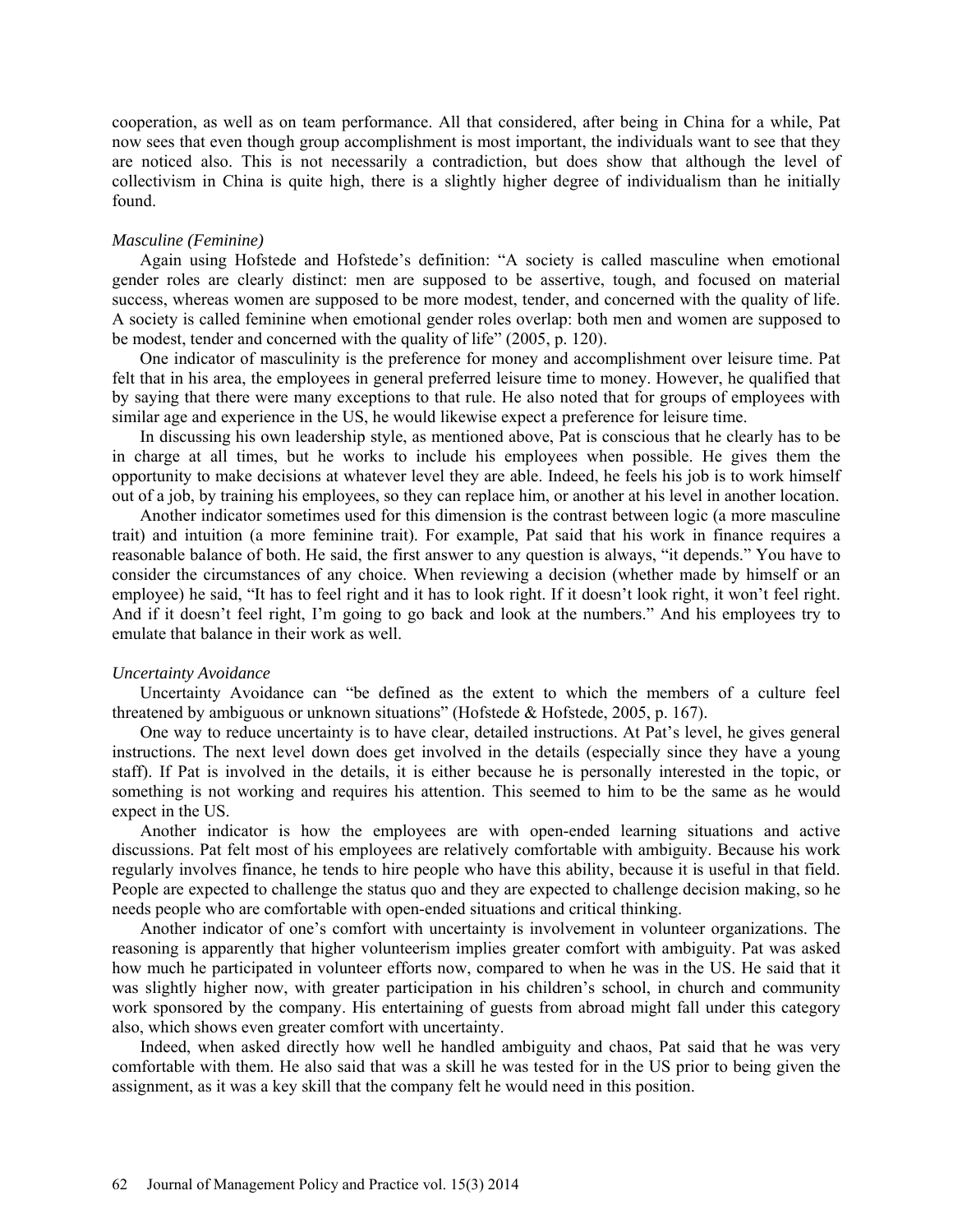Pat did qualify that it is easier for him than for his family, because his responsibilities at work remained similar to what they were before. For his wife, simple tasks like shopping have become much more difficult. Besides the language barrier, only about half of the products they were accustomed to buying in the US are available in that part of China, so she had to learn to substitute other things. Additionally, transportation is also difficult, even while having a driver. That is because the driver serves both the husband and the wife, so for daily tasks like shopping, she has to verify the driver is available, then wait for him to come, explain where they are to go and what they are to do in a way he can understand, and finally go do the shopping or whatever task they want to accomplish.

Overall, it appears that Pat personally has very low uncertainty avoidance, and his staff members in China are similar in that dimension, by design.

## *Long-Term Orientation*

"…Long-term orientation stands for the fostering of virtues oriented toward future rewards—in particular, perseverance and thrift. Its opposite pole, short-term orientation, stands for the fostering of virtues related to the past and present—in particular, respect for tradition, preservation of "face," and fulfilling social obligations" (Hofstede & Hofstede, 2005, p. 210).

When asked directly about thrift and saving by his local employees, Pat commented that his perception is skewed on this point because he has read many papers that show that in general, the Chinese save more than Americans. However, it appears to him that his employees do not save as much as the literature suggests. He believes that this is because his employees are mostly single and in their 20's, and that their savings rate will likely increase as they enter later phases of life.

Another indication of time orientation is the emphasis on equality in the society. Following the research of Geert and Jan Hofstede (2005, pp. 220-221), I asked Pat to choose which of the statements below he agreed with most.

A. Too much liberalism is producing increasingly wide differences in people's economic and social life. There should be more equality among individuals.

B. There is too much emphasis upon the principle of equality. People should be given the opportunity to choose their own economic and social life, according to their own abilities.

He said that he personally agreed more with B. He felt that people should be given a level playing field, but that then they should be rewarded according to their efforts and abilities.

Perhaps most interesting, was our discussion of the importance of mutually beneficial long-term relationships (*guanxi*) in the host country compared to the US. Wei, Chiang and Wu (2012) discuss this in terms of both individual relationships and also team relationships (*guanxiwang*), wherein networks improve both job performance and personal career growth. Pat said that in China, relationships are important, but he thinks that is the same everywhere. However, in China, they are more outward with it. It is absolutely recognized that it is critical to have relationships in place, and is stated as such. In the US, it is understood that you need those relationships, but it is not talked about. Since the need for *guanxi* is explicit in China, it is inherently an indication of greater long-term orientation than in the US. As Hofstede & Hofstede (2005, p. 221) observed, *guanxi* lasts a lifetime, so it would be foolish to waste it on a short-term objective.

#### *Estimated Crossvergent Culture*

Based on the interview data, I would estimate that the combined or crossvergent corporate culture in Pat's organization would be somewhere in between the national cultures of the U.S. and China, as illustrated in Figure 3. On the Power Distance scale, I would put the operation somewhat higher than in the U.S., but not as high as China, given Pat's strong relationships with his staff members, yet while intentionally maintaining his status their supervisor. On the Individualism (vs. collectivism) scale, the Chinese national culture prevails, yet it is moderated slightly by the corporate culture, drawing it slightly more individualistic than China in general. On Masculinity (vs. femininity) the U.S. and China are very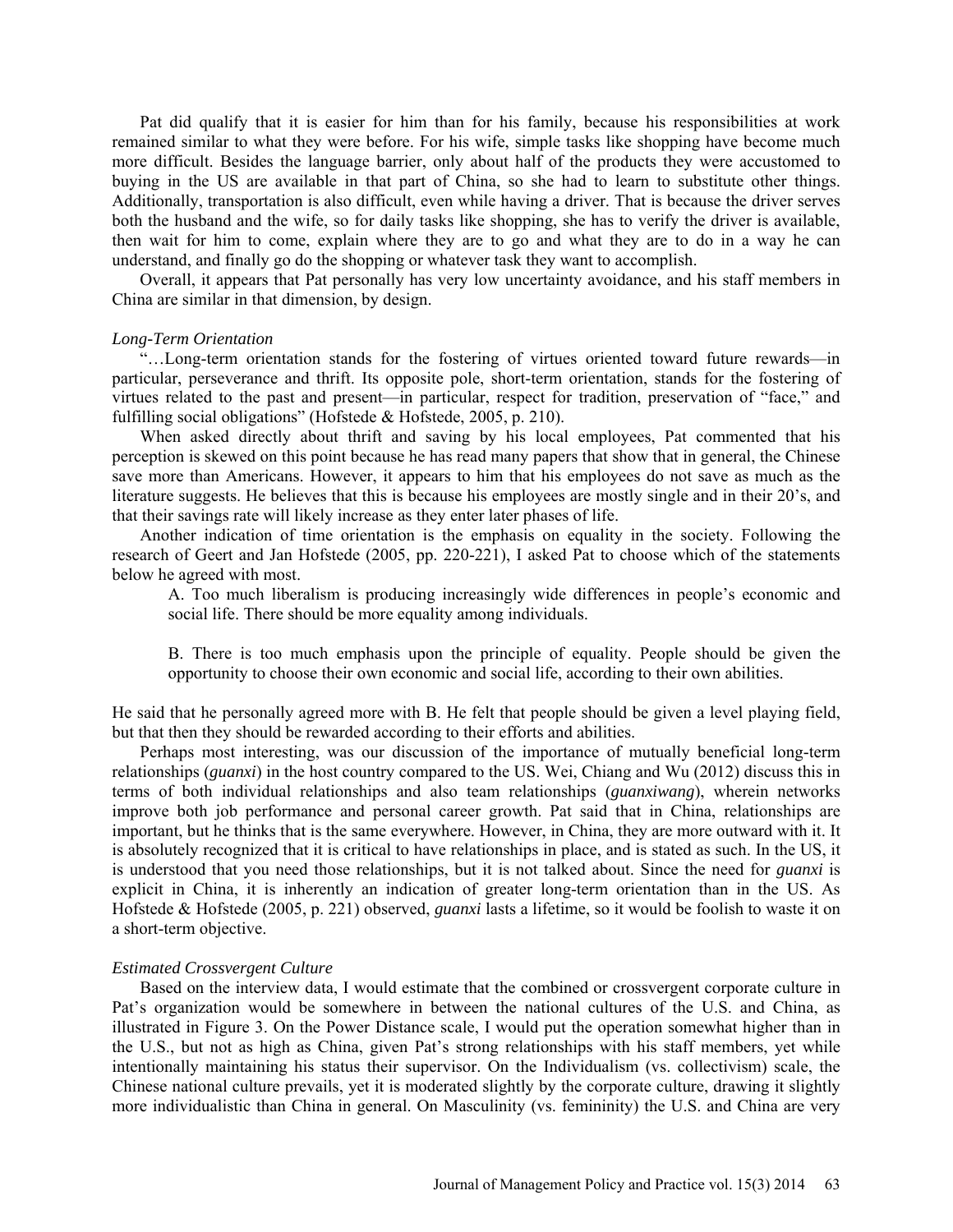similar, and the corporate culture did not change that factor. In Uncertainty Avoidance, the corporate culture that Pat built was different from that of both the U.S. and China. Because of their work responsibilities, Pat intentionally developed a mindset that was more tolerant of uncertainty than one would usually find in either country. Finally, in Long Term Orientation, Pat found that his younger employees showed somewhat less of a long-term orientation than he would have expected, but still with a much longer view than ordinarily encountered in the U.S.

# **FIGURE 3**

# **ESTIMATED CROSSVERGENT CULTURE OF A MULTINATIONAL MANUFACTURING ORGANIZATION IN WESTERN CHINA (SHOWN BY THE RED STARS).**



#### **DISCUSSION**

The composite, crossvergent culture displayed above shows important contributions by the national cultures of both the U.S. and China, and also variance from both national cultures in ways that would benefit the firm, especially regarding uncertainty avoidance. In that regard, crossvergence, rather than convergence seems a more accurate description of how the local corporate culture developed.

Clearly the key limitation of this research is that it was with a sample of one. That said, it coincides well with Ralston et al's (1997) larger study showing crossvergence, where economic ideology blends with national culture to form an entirely unique mindset for the organization. Future research including qualitative interviews with additional expatriates and their local employees, and/or quantitative assessments of the local corporate organizational culture would strengthen this assessment greatly.

As mentioned in the introduction, the most interesting part of this interview was Pat's perception that the culture of his organization in China was more similar than different from that of the organization in the US. It seems reasonable, and indicates a conscious choice of the firm to develop that culture. This is perhaps best encapsulated by a discussion Pat and I had about the philosophy of multinational corporations regarding expatriates. Pat feels that his ultimate goal is for his employees to be able to replace a person at his level, whether it is there or elsewhere in the company. His employees will be able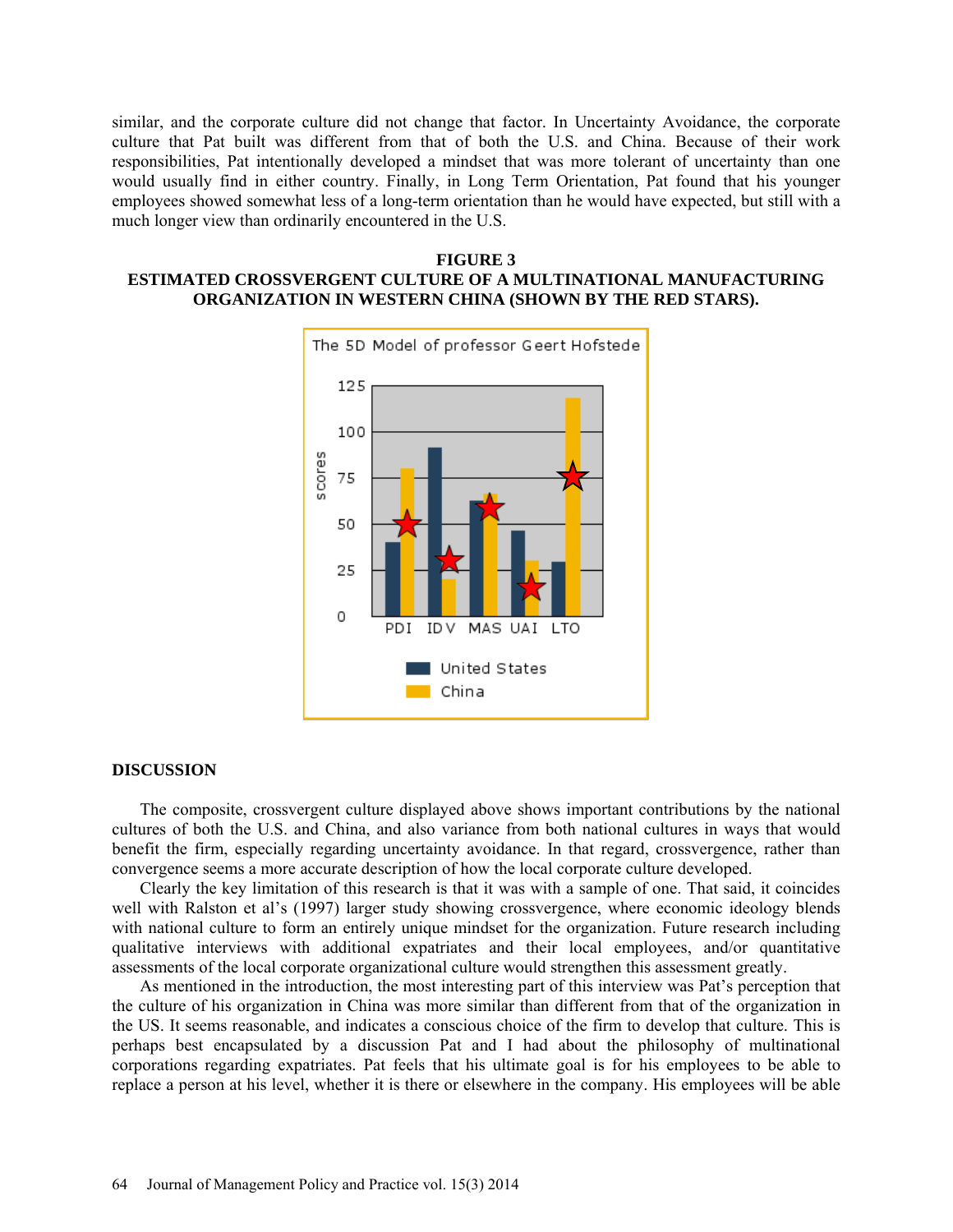to work not only in China, but in Malaysia, Indonesia, the US, or any other location, wherever their talents can be best used.

Developing leaders who can work anywhere is the difference between being a global company and a national company with a global presence, according to Pat, and that is well documented in the literature as well (e.g. Bellin and Pham, 2007; Mendenhall et al., 2003). Firms in the latter category have a strategy of teaching the headquarters culture by expatriates and then replacing them with local talent as quickly as possible. Expatriates are expensive, so it makes financial sense to run operations with local personnel. Truly global firms want to find the best and the brightest from around the world, keeping economic cost as one of many factors, but always using the best talent possible, wherever they might come from.

The global strategy Pat presented shows this consideration of culture to be a conscious strategy of the firm. And as Hofstede and Hofstede observed, it is impossible to separate national management culture from national culture (2005, p. 20). If the corporate leaders of a nation develop a global culture, the nation will eventually develop a similar culture. Future researchers will see what this new culture in China and indeed in the world, will look like.

# **REFERENCES**

- Bellin, Joshua B. and Pham, Chi T. (2007). "Global expansion: balancing a uniform performance culture with local conditions", *Strategy & Leadership*, Vol. 35 Iss: 6 pp. 44 – 50.
- Hofstede, Geert. (2007) Cultural Dimensions. Downloaded from [http://www.geert](http://www.geert-hofstede.com/index.shtml)[hofstede.com/index.shtml,](http://www.geert-hofstede.com/index.shtml) January 2007.
- Hofstede, Geert & Hofstede, Gert Jan. (2005). *Culture and Organizations: Software of the Mind*, McGraw-Hill, New York.
- Jaeger, Alfred M. (2004) "Organization Development and National Culture: Where's the fit?" in Sorensen, Peter F. Jr., Head, Thomas C., Yaeger, Therese and Cooperrider, David. (2004). *Global and International Organization Development, Fourth Edition*, Champaign, Illinois: Stipes Publishing LLC, pp. 81-100.
- Mendenhall, Mark E.; Jensen, Robert J.; Black, J. Stewart; and Gregersen, Hal B. (2003). Seeing the Elephant: Human Resource Management Challenges in the Age of Globalization. *Organizational Dynamics*, Vol. 32, No. 3, pp. 261–274. Retrieved from Business Source Elite.
- Ralston, D.A. (2008). The crossvergence perspective: reflections and projections. Journal of International Business Studies (2008) 39, 27–40.
- Ralston, D. A., Holt, D. A., Terpstra, R. H., & Yu, K. C. (1997). The impact of national culture and economic ideology on managerial work values: A study of the United States, Russia, Japan, and China. Journal of International Business Studies, 28(1): 177–208. Retrieved from Business Source Elite.
- Wei, Li-Qun; Chiang, Flora F. T. and Wu, Long-Zeng (2012). Developing and Utilizing Network Resources: Roles of Political Skill. *Journal of Management Studies*, Vol. 49 Number 2. Retrieved from Business Source Elite.
- Yaeger, Therese. (2004). "Globalizing Organizational Development: Convergence or Divergence," in Sorensen, Peter F. Jr., Head, Thomas C., Yaeger, Therese and Cooperrider, David. (2004). *Global and International Organization Development, Fourth Edition*, Champaign, Illinois: Stipes Publishing LLC, pp. 249-256.